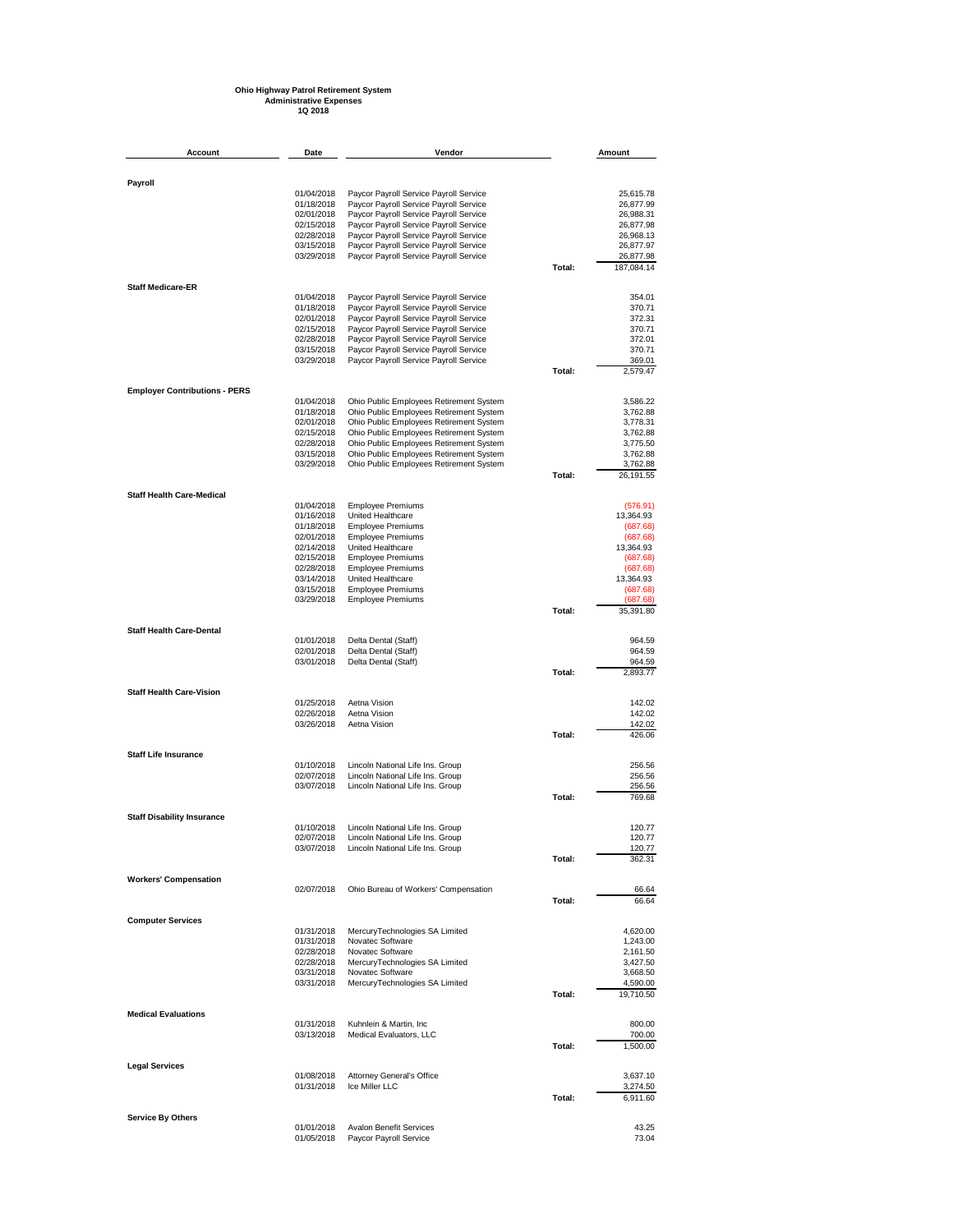| Account                                 | <b>Date</b>              | Vendor                                                                         |        | Amount               |
|-----------------------------------------|--------------------------|--------------------------------------------------------------------------------|--------|----------------------|
|                                         | 01/19/2018               | Paycor Payroll Service                                                         |        | 73.04                |
|                                         | 01/30/2018               | Conduent HR Consulting LLC                                                     |        | 500.00               |
|                                         | 01/31/2018<br>01/31/2018 | Culligan<br><b>Treasurer Of State</b>                                          |        | 30.50<br>1.96        |
|                                         | 02/01/2018               | <b>Avalon Benefit Services</b>                                                 |        | 43.25                |
|                                         | 02/02/2018               | Paycor Payroll Service                                                         |        | 73.04                |
|                                         | 02/08/2018<br>02/14/2018 | National Software Inc<br>Ohio Mobile Shredding                                 |        | 949.37<br>46.52      |
|                                         | 02/16/2018               | Paycor Payroll Service                                                         |        | 73.04                |
|                                         | 02/28/2018               | <b>Treasurer Of State</b>                                                      |        | 2.66                 |
|                                         | 02/28/2018               | Culligan                                                                       |        | 30.50                |
|                                         | 02/28/2018<br>03/01/2018 | Conduent HR Consulting LLC<br><b>Avalon Benefit Services</b>                   |        | 500.00<br>43.25      |
|                                         | 03/01/2018               | Paycor Payroll Service                                                         |        | 73.04                |
|                                         | 03/04/2018               | Culligan                                                                       |        | 30.50                |
|                                         | 03/16/2018<br>03/30/2018 | Paycor Payroll Service<br>Paycor Payroll Service                               |        | 73.04<br>93.04       |
|                                         | 03/31/2018               | Conduent HR Consulting LLC                                                     |        | 500.00               |
|                                         | 03/31/2018               | <b>Treasurer Of State</b>                                                      |        | 2.38                 |
|                                         |                          |                                                                                | Total: | 3,255.42             |
| <b>Education-Trustees</b>               | 03/11/2018               | International Foundation of Employee Benefit Plans                             |        | 800.00               |
|                                         |                          |                                                                                | Total: | 800.00               |
| <b>Education-Staff</b>                  |                          |                                                                                |        |                      |
|                                         | 01/11/2018               | Skill Path                                                                     | Total: | 563.58<br>563.58     |
| <b>Membership Outreach</b>              |                          |                                                                                |        |                      |
|                                         | 01/31/2018               | Snowbird Reunion-OSHPRA                                                        |        | 41.00                |
|                                         | 01/31/2018               | Mark Atkeson<br>Mission Inn Resort                                             |        | 429.46<br>172.05     |
|                                         | 02/08/2018<br>02/08/2018 | Mission Inn Resort                                                             |        | 172.05               |
|                                         | 02/20/2018               | Snowbird Reunion-OSHPRA                                                        |        | 41.00                |
|                                         | 02/26/2018               | Mark Atkeson                                                                   |        | 258.33               |
|                                         | 03/18/2018<br>03/18/2018 | Paul Pride<br>Darryl Anderson                                                  |        | 873.00<br>650.22     |
|                                         | 03/31/2018               | Mark Atkeson                                                                   |        | 255.06               |
|                                         |                          |                                                                                | Total: | 2,892.17             |
| Printing                                | 03/19/2018               | Ricoh                                                                          |        | 267.09               |
|                                         |                          |                                                                                | Total: | 267.09               |
| <b>Postage and Supplies</b>             |                          |                                                                                |        |                      |
|                                         | 01/03/2018               | Pitney Bowes Inc                                                               |        | 500.00               |
|                                         | 01/19/2018<br>02/10/2018 | Pitney Bowes Inc<br><b>United Parcel Service</b>                               |        | 500.00<br>4.45       |
|                                         | 02/17/2018               | <b>United Parcel Service</b>                                                   |        | 4.99                 |
|                                         | 03/12/2018               | Pitney Bowes Inc                                                               |        | 105.00               |
|                                         | 03/28/2018               | Pitney Bowes Inc                                                               |        | 500.00               |
|                                         | 03/28/2018               | Pitney Bowes Inc                                                               | Total: | 53.19<br>1,667.63    |
| <b>Telecommunications Services</b>      |                          |                                                                                |        |                      |
|                                         | 01/01/2018               | Time Warner Cable                                                              |        | 1,128.82             |
|                                         | 01/04/2018<br>01/11/2018 | Keytel Systems<br><b>WUC Conferencing Service</b>                              |        | 89.00<br>1.99        |
|                                         | 02/01/2018               | Time Warner Cable                                                              |        | 1,131.70             |
|                                         | 03/01/2018               | Time Warner Cable                                                              |        | 1,212.92             |
|                                         | 03/11/2018               | <b>WUC Conferencing Service</b>                                                | Total: | 4.18<br>3,568.61     |
| <b>Computer Services-Offsite Server</b> |                          |                                                                                |        |                      |
|                                         | 01/01/2018               |                                                                                |        | 300.00               |
|                                         | 02/01/2018<br>03/01/2018 |                                                                                |        | 300.00<br>300.00     |
|                                         |                          |                                                                                | Total: | 900.00               |
| <b>Rent Expense</b>                     |                          |                                                                                |        |                      |
|                                         | 01/01/2018<br>02/01/2018 | <b>Triangle Commercial Properties</b><br><b>Triangle Commercial Properties</b> |        | 9,833.64<br>9,833.64 |
|                                         | 03/01/2018               | <b>Triangle Commercial Properties</b>                                          |        | 9,833.64             |
|                                         |                          |                                                                                | Total: | 29,500.92            |
| Insurance                               |                          |                                                                                |        |                      |
|                                         | 02/07/2018               | CNA Insurance                                                                  | Total: | 1,373.00<br>1,373.00 |
|                                         |                          |                                                                                |        |                      |
| <b>Office Supplies</b>                  | 01/16/2018               | Proforma Graphic Service                                                       |        | 12.93                |
|                                         | 01/22/2018               | Office City                                                                    |        | 151.27               |
|                                         | 01/23/2018<br>02/21/2018 | <b>Batteries Plus</b><br>Office City                                           |        | 20.95<br>(22.02)     |
|                                         | 03/05/2018               | Office City                                                                    |        | 153.93               |
|                                         | 03/28/2018               | Office City                                                                    | Total: | 181.91<br>498.97     |
|                                         |                          |                                                                                |        |                      |
| <b>Office Equipment Expense</b>         | 01/02/2018               | Micro Center                                                                   |        | (99.99)              |
|                                         | 01/02/2018               | Micro Center                                                                   |        | (64.99)              |
|                                         | 01/11/2018<br>01/11/2018 | Newegg.com<br>AscendTech                                                       |        | 119.99<br>59.95      |
|                                         | 01/18/2018               | Micro Center                                                                   |        | 24.99                |
|                                         | 01/25/2018               | Micro Center                                                                   |        | (14.99)              |
|                                         | 01/25/2018<br>01/29/2018 | Micro Center<br>Micro Center                                                   |        | (59.99)<br>99.99     |
|                                         | 02/06/2018               | Micro Center                                                                   |        | 129.99               |
|                                         | 02/07/2018<br>02/08/2018 | Micro Center<br>OutletPC.com                                                   |        | 222.95<br>199.68     |
|                                         |                          |                                                                                |        |                      |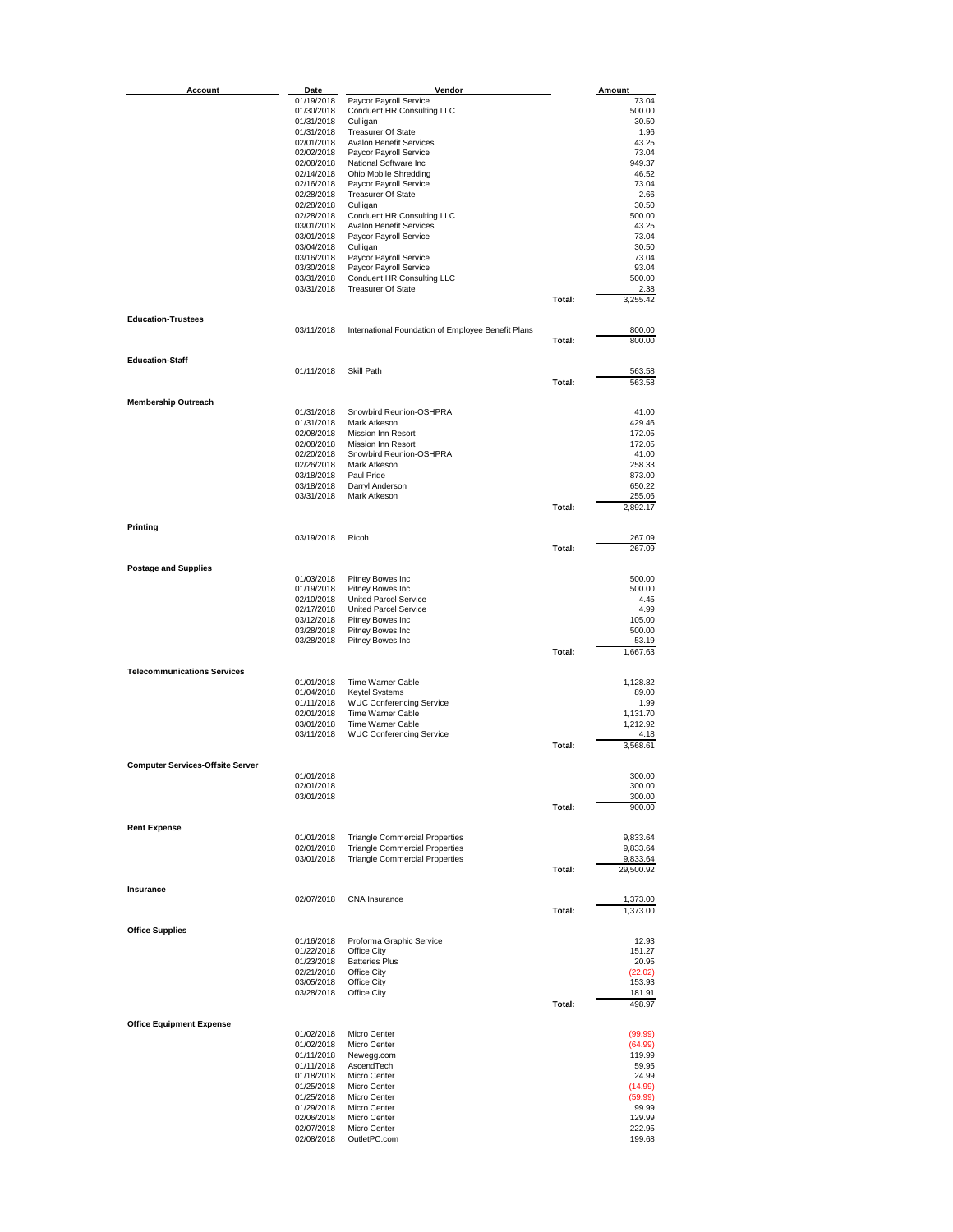| Account                                  | Date                     | Vendor                                            |        | Amount             |
|------------------------------------------|--------------------------|---------------------------------------------------|--------|--------------------|
|                                          | 02/08/2018               | Amazon                                            |        | 957.81             |
|                                          | 02/08/2018               | <b>Charlie Neel</b>                               |        | 118.50             |
|                                          | 03/08/2018               | Micro Center                                      |        | (129.99)           |
|                                          | 03/11/2018               | ComputerWorld                                     |        | 229.97             |
|                                          | 03/11/2018<br>03/11/2018 | <b>Charlie Neel</b><br>OutletPC.com               |        | (110.00)<br>120.24 |
|                                          | 03/11/2018               | Walmart.com                                       |        | 55.89              |
|                                          | 03/12/2018               | Micro Center                                      |        | 54.99              |
|                                          |                          |                                                   | Total: | 1,914.99           |
| <b>Travel-Board Meetings</b>             |                          |                                                   |        |                    |
|                                          | 01/17/2018               | Darryl Anderson                                   |        | 81.75              |
|                                          | 01/17/2018               | <b>Lester Reel</b>                                |        | 19.62              |
|                                          | 02/15/2018               | Darryl Anderson<br>Matthew L. Them                |        | 163.50             |
|                                          | 02/15/2018<br>02/15/2018 | Kenneth C. Boyer                                  |        | 104.64<br>103.55   |
|                                          | 03/21/2018               | JP Allen                                          |        | 78.48              |
|                                          | 03/21/2018               | Darryl Anderson                                   |        | 81.75              |
|                                          | 03/21/2018               | Lester Reel                                       |        | 19.62              |
|                                          | 03/31/2018               | Joseph Thomas                                     |        | 1,043.54           |
|                                          |                          |                                                   | Total: | 1,696.45           |
| <b>Board Meetings</b>                    | 01/11/2018               | Kroger                                            |        | 10.76              |
|                                          | 01/11/2018               | Chick-Fil-A                                       |        | 136.20             |
|                                          | 01/17/2018               | <b>Holly Carr</b>                                 |        | 8.49               |
|                                          | 02/08/2018               | Kroger                                            |        | 32.93              |
|                                          | 03/11/2018               | Kroger                                            |        | 86.25              |
|                                          | 03/11/2018               | Chick-Fil-A                                       | Total: | 136.20<br>410.83   |
|                                          |                          |                                                   |        |                    |
| <b>Miscellaneous</b>                     | 01/11/2018               | Cheesecake Factory                                |        | 262.00             |
|                                          | 02/26/2018               | Walsworth                                         |        | 59.00              |
|                                          |                          |                                                   | Total: | 321.00             |
| <b>Travel-Education-Trustees</b>         |                          |                                                   |        |                    |
|                                          | 01/10/2018               | Heidi Marshall<br>Caesars Palace                  |        | 157.35             |
|                                          | 01/11/2018<br>01/11/2018 | Alamo Rent-A-Car                                  |        | 355.33<br>456.79   |
|                                          | 01/31/2018               | Darryl Anderson                                   |        | 628.20             |
|                                          | 02/08/2018               | Delta                                             |        | 275.00             |
|                                          | 02/08/2018               | Delta                                             |        | 275.00             |
|                                          | 03/11/2018               | Hawks                                             |        | 19.00              |
|                                          | 03/11/2018               | IAH Breakfast Club                                |        | 17.19              |
|                                          | 03/11/2018               | Akron/Canton Airport                              |        | 30.00              |
|                                          | 03/11/2018               | Pkwy San Felip                                    |        | 9.29               |
|                                          | 03/11/2018<br>03/11/2018 | Expedia.com<br>Hilton Hotel University of Houston |        | 382.87<br>206.29   |
|                                          | 03/11/2018               | Hilton Hotel University of Houston                |        | 191.27             |
|                                          | 03/31/2018               | Commonfund                                        |        | 457.00             |
|                                          |                          |                                                   | Total: | 3,460.58           |
| <b>Travel-Education-Staff</b>            |                          |                                                   |        |                    |
|                                          | 01/11/2018               | Westin Cleveland                                  |        | 166.83             |
|                                          | 02/08/2018               | Delta<br>Dennis Smith                             |        | 222.00             |
|                                          | 02/28/2018<br>03/11/2018 | Tempe Mission Palms Hotel                         |        | 158.10<br>743.17   |
|                                          | 03/11/2018               | Hilton Hotel University of Houston                |        | 195.27             |
|                                          |                          |                                                   | Total: | 1,485.37           |
| <b>Travel-Other</b>                      |                          |                                                   |        |                    |
|                                          | 01/11/2018               | Flash Foods                                       |        | 21.00              |
|                                          | 01/31/2018               | Mark Atkeson                                      |        | 122.08             |
|                                          | 02/08/2018               | Columbus Commons Parking                          |        | 26.00              |
|                                          | 02/26/2018               | Mark Atkeson                                      |        | 38.15              |
|                                          | 03/11/2018               | <b>Bob Evans</b>                                  |        | 39.00              |
|                                          | 03/31/2018               | Mark Atkeson                                      | Total: | 235.44<br>481.67   |
| <b>Dues &amp; Subscriptions Trustees</b> |                          |                                                   |        |                    |
|                                          | 01/05/2018               | <b>USA Today</b>                                  |        | 29.00              |
|                                          | 02/09/2018               | <b>USA Today</b>                                  |        | 29.00              |
|                                          | 03/08/2018               | USA Today                                         |        | 23.12              |
|                                          | 03/21/2018               | Ohio Ethics Commission                            | Total: | 780.00<br>861.12   |
| Dues & Subscriptions-Staff               |                          |                                                   |        |                    |
|                                          | 01/11/2018               | Wall Street Journal                               |        | 36.99              |
|                                          | 01/11/2018               | Intuit Quickbooks                                 |        | 32.20              |
|                                          | 02/08/2018               | Wall Street Journal                               |        | 36.99              |
|                                          | 02/08/2018               | Intuit Quickbooks                                 |        | 32.20              |
|                                          | 03/11/2018               | Wall Street Journal                               |        | 36.99              |
|                                          | 03/11/2018               | Intuit Quickbooks                                 | Total: | 32.20<br>207.57    |
| <b>Bank Fees-Custodial</b>               |                          |                                                   |        |                    |
|                                          | 01/18/2018               | PNC Bank                                          |        | 5,612.32           |
|                                          | 02/28/2018               | PNC Bank                                          |        | 5,636.86           |
|                                          | 03/30/2018               | PNC Bank                                          |        | 5,779.92           |
|                                          |                          |                                                   | Total: | 17,029.10          |
| <b>Investment Consulting</b>             | 03/31/2018               | Hartland & Co                                     |        | 70,368.00          |
|                                          |                          |                                                   | Total: | 70,368.00          |
| <b>Travel-Due Diligence</b>              |                          |                                                   |        |                    |
|                                          | 01/31/2018               | Dennis Smith                                      |        | 162.18             |
|                                          | 03/07/2018               | Dennis Smith                                      |        | 101.81             |
|                                          | 03/07/2018               | JP Allen                                          | Total: | 110.93<br>374.92   |
|                                          |                          |                                                   |        |                    |